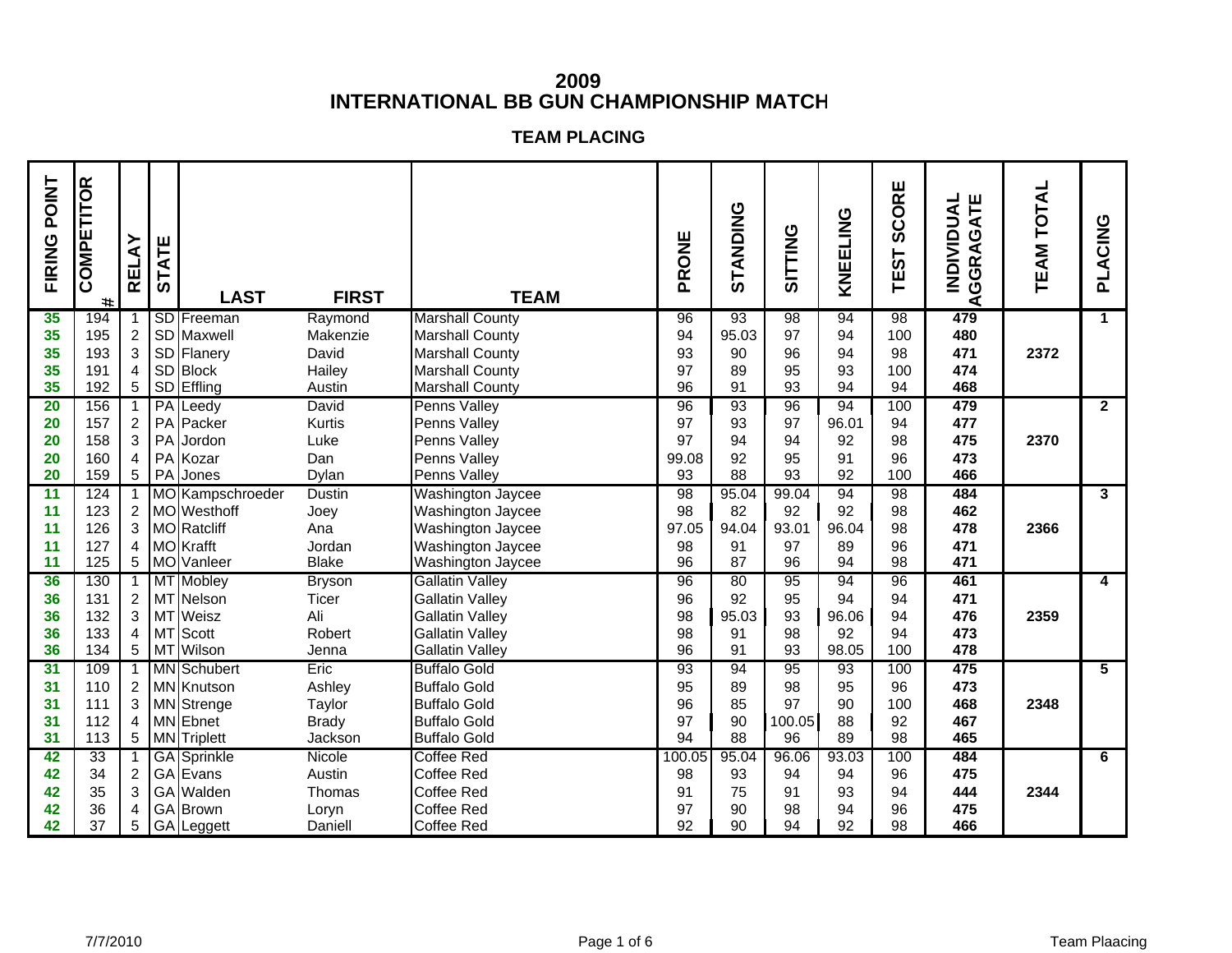| 25                      | 201             |                 |           | SD Nielsen         | <b>Bristol</b> | Pierre Jr. Shooters           | 92    | 89    | 92 | 96.05 | 100 | 469 |      | $\overline{7}$ |
|-------------------------|-----------------|-----------------|-----------|--------------------|----------------|-------------------------------|-------|-------|----|-------|-----|-----|------|----------------|
| 25                      | 202             | $\overline{2}$  |           | SD Stulken         | Megan          | Pierre Jr. Shooters           | 92    | 86    | 95 | 95    | 94  | 462 |      |                |
| 25                      | 199             | 3               |           | SD Beck            | Deryn          | Pierre Jr. Shooters           | 95    | 93    | 90 | 86    | 90  | 454 | 2336 |                |
| 25                      | 200             | $\overline{4}$  |           | SD Newton          | Bethany        | Pierre Jr. Shooters           | 95    | 92    | 97 | 93    | 96  | 473 |      |                |
| 25                      | 197             | 5 <sup>5</sup>  |           | SD Andersen        | Shelby         | Pierre Jr. Shooters           | 94    | 91    | 97 | 98.06 | 98  | 478 |      |                |
| 19                      | 137             | 1 <sup>1</sup>  |           | MT Baumgartner     | Steven         | Laurel Shooting Ed Program    | 99    | 93    | 92 | 93    | 96  | 473 |      | 8              |
| 19                      | 138             | $\overline{2}$  |           | MT Sweeney         | Megan          | Laurel Shooting Ed Program    | 97    | 91    | 97 | 96.03 | 98  | 479 |      |                |
| 19                      | 139             | 3               |           | MT Connolly        | Dustin         | Laurel Shooting Ed Program    | 95    | 87    | 95 | 90    | 96  | 463 | 2329 |                |
| 19                      | 140             | 4               |           | MT Baumgartner     | Katrina        | Laurel Shooting Ed Program    | 94    | 82    | 91 | 91    | 100 | 458 |      |                |
| 19                      | 141             | 5               |           | MT Fletcher        | Emmalee        | Laurel Shooting Ed Program    | 97    | 86    | 94 | 87    | 92  | 456 |      |                |
| 2                       | 207             |                 |           | <b>TN Mackie</b>   | Hannah         | Bend of the River             | 92    | 90    | 94 | 94    | 100 | 470 |      | $\overline{9}$ |
| $\overline{\mathbf{2}}$ | 206             | $\overline{2}$  |           | <b>TN</b> Davis    | James          | Bend of the River             | 98    | 82    | 95 | 92    | 96  | 463 |      |                |
| $\overline{2}$          | 205             | 3               |           | <b>TN</b> Mackie   | Caleb          | Bend of the River             | 93    | 83    | 90 | 94    | 98  | 458 | 2325 |                |
| $\overline{2}$          | 204             | 4               |           | TN Hof             | Jared          | Bend of the River             | 91    | 87    | 96 | 92    | 96  | 462 |      |                |
| $\mathbf{2}$            | 208             | $5\phantom{.0}$ |           | <b>TN</b> Gothard  | Wesley         | Bend of the River             | 96    | 94    | 93 | 95    | 94  | 472 |      |                |
| 6                       | 29              | 1               |           | <b>GA</b> Swain    | Garrett        | Backwoods Bunch               | 96    | 92    | 91 | 94    | 96  | 469 |      | 10             |
| $6\phantom{1}6$         | 27              | $\overline{c}$  |           | GA Counts          | Dustin         | Backwoods Bunch               | 96    | 90    | 94 | 94    | 90  | 464 |      |                |
| 6                       | 30              | 3               |           | GA Walker          | Austin         | <b>Backwoods Bunch</b>        | 92    | 85    | 94 | 90    | 96  | 457 | 2324 |                |
| $6\phantom{1}6$         | 28              | 4               |           | <b>GA</b> Brewer   | Nathan         | Backwoods Bunch               | 98    | 90    | 94 | 93    | 94  | 469 |      |                |
| 6                       | 26              | 5               |           | GA Clary           | Seth           | <b>Backwoods Bunch</b>        | 91    | 90    | 96 | 92    | 96  | 465 |      |                |
| 14                      | $\overline{71}$ |                 |           | <b>KS Rodgers</b>  | <b>Derek</b>   | <b>Wyandotte County</b>       | 96    | 90    | 94 | 90    | 100 | 470 |      |                |
| 14                      | 73              | 2               |           | KS Gardner         | Scott          | <b>Wyandotte County</b>       | 95    | 82    | 98 | 87    | 94  | 456 |      |                |
| 14                      | 69              | 3               |           | KS Reynolds        | Aislin         | <b>Wyandotte County</b>       | 99.04 | 92    | 97 | 93    | 98  | 479 | 2311 |                |
| 14                      | 70              | 4               |           | <b>KS Reynolds</b> | Hannah         | <b>Wyandotte County</b>       | 90    | 91    | 93 | 93    | 98  | 465 |      |                |
| 14                      | 72              | $5\phantom{.0}$ |           | KS Rodgers         | Heidi          | <b>Wyandotte County</b>       | 93    | 85    | 96 | 89    | 78  | 441 |      |                |
| 18                      | 183             |                 |           | SD Krizan          | Eric           | <b>Humboldt Sharpshooters</b> | 97    | 96.05 | 96 | 94    | 96  | 479 |      |                |
| 18                      | 184             | $\overline{2}$  |           | SD Coldman         | Corwin         | Humboldt Sharpshooters        | 93    | 95.04 | 95 | 87    | 94  | 464 |      |                |
| 18                      | 185             | 3               |           | SD Sleeman         | Casey          | <b>Humboldt Sharpshooters</b> | 97    | 84    | 97 | 93    | 92  | 463 | 2302 |                |
| 18                      | 186             | 4               |           | SD Stoner          | Kilee          | <b>Humboldt Sharpshooters</b> | 95    | 88    | 90 | 94    | 88  | 455 |      |                |
| 18                      | 187             | 5               |           | SD Boltjes-Johnson | Josie          | <b>Humboldt Sharpshooters</b> | 95    | 86    | 86 | 92    | 82  | 441 |      |                |
| 30                      | 228             |                 |           | <b>TX</b> Lochte   | Gretchen       | Gillespie County 4H           | 96    | 88    | 96 | 86    | 88  | 454 |      |                |
| 30                      | 229             | $\overline{2}$  | <b>TX</b> | James              | Kaytlen        | Gillespie County 4H           | 96    | 88    | 97 | 91    | 90  | 462 |      |                |
| 30                      | 232             | 3               | TX I      | Jennings           | Kenzie         | Gillespie County 4H           | 96    | 87    | 97 | 95    | 94  | 469 | 2299 |                |
| 30                      | 233             | 4               |           | <b>TX</b> Sauer    | Cullen         | Gillespie County 4H           | 94    | 87    | 94 | 93    | 92  | 460 |      |                |
| 30                      | 231             | 5               |           | <b>TX</b> Behrends | Hunter         | Gillespie County 4H           | 93    | 90    | 92 | 95    | 84  | 454 |      |                |
| 40                      | 22              |                 |           | <b>GA</b> Wagner   | Kyle           | <b>Cherokee County</b>        | 92    | 91    | 97 | 95    | 98  | 473 |      |                |
| 40                      | 23              | $\overline{2}$  |           | GA Pierce          | Dillan         | <b>Cherokee County</b>        | 93    | 88    | 94 | 90    | 96  | 461 |      |                |
| 40                      | 19              | 3               |           | GA Bragg           | Casadie        | <b>Cherokee County</b>        | 95    | 91    | 93 | 87    | 84  | 450 | 2299 |                |
| 40                      | 21              | 4               |           | GA Rogers          | Amanda         | Cherokee County               | 88    | 91    | 86 | 92    | 82  | 439 |      |                |
| 40                      | 20              | 5               |           | GA Rogers          | Hannah         | <b>Cherokee County</b>        | 98    | 91    | 98 | 93    | 96  | 476 |      |                |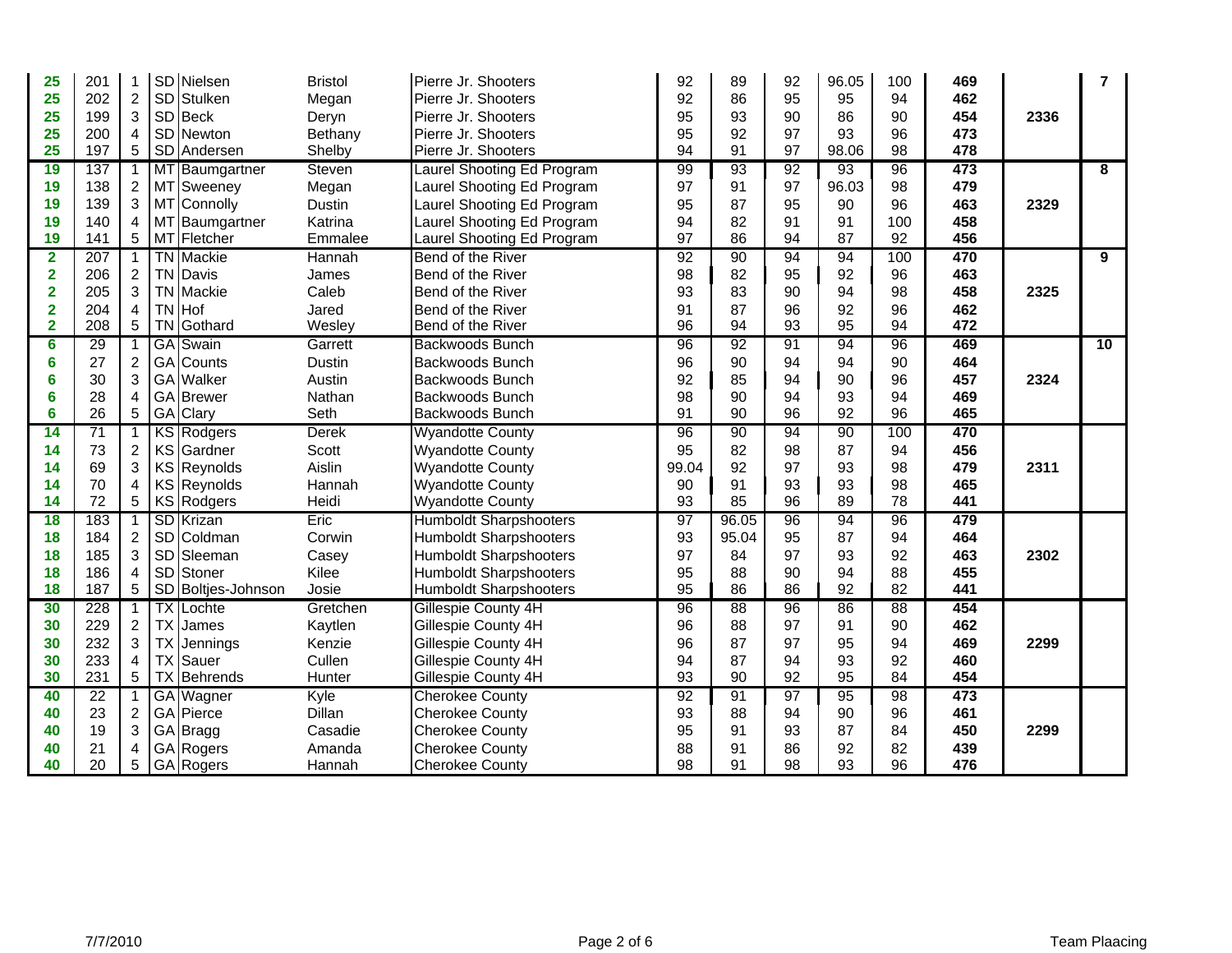| 13              | 274 | 1                       | OR Obrist            | Chantel       | Oregon Timber Beasts        | 97    | 89    | 95     | 95    | 88  | 464 |      |  |
|-----------------|-----|-------------------------|----------------------|---------------|-----------------------------|-------|-------|--------|-------|-----|-----|------|--|
| 13              | 276 | $\overline{2}$          | OR Nihart            | <b>Brandi</b> | Oregon Timber Beasts        | 93    | 79    | 96     | 86    | 94  | 448 |      |  |
| 13              | 275 | 3                       | OR Moss              | Maddie        | <b>Oregon Timber Beasts</b> | 89    | 81    | 95     | 90    | 98  | 453 | 2294 |  |
| 13              | 278 | 4                       | OR Baker             | Kasey         | Oregon Timber Beasts        | 95    | 90    | 95     | 88    | 94  | 462 |      |  |
| 13              | 280 | $\sqrt{5}$              | OR Rogerson          | Cole          | Oregon Timber Beasts        | 95    | 85    | 95     | 92    | 100 | 467 |      |  |
| 33              | 59  |                         | GA Polson            | Jessica       | Walton County 4H            | 89    | 89    | 92     | 92    | 98  | 460 |      |  |
| 33              | 58  | $\boldsymbol{2}$        | GA Peters            | Hannah        | Walton County 4H            | 96    | 89    | 97     | 92    | 98  | 472 |      |  |
| 33              | 57  | $\mathbf{3}$            | GA Peters            | Carleigh      | <b>Walton County 4H</b>     | 96    | 93    | 89     | 89    | 96  | 463 | 2294 |  |
| 33              | 60  | 4                       | GA Dittman           | Claire        | Walton County 4H            | 93    | 93    | 91     | 89    | 86  | 452 |      |  |
| 33              | 55  | $\sqrt{5}$              | GA Parsons           | David         | Walton County 4H            | 87    | 87    | 91     | 90    | 92  | 447 |      |  |
| 17              | 62  | 1                       | <b>KS</b> Dietrich   | Jacob         | Riley/Pattawatomie 4H       | 94    | 85    | 93     | 91    | 94  | 457 |      |  |
| 17              | 63  | $\overline{c}$          | KS Hawkinson         | Naomi         | Riley/Pattawatomie 4H       | 96    | 81    | 93     | 94    | 88  | 452 |      |  |
| 17              | 64  | $\mathfrak{S}$          | KS Tully             | Ryan          | Riley/Pattawatomie 4H       | 93    | 86    | 89     | 88    | 88  | 444 | 2282 |  |
| 17              | 65  | $\overline{4}$          | KS Becker            | Austin        | Riley/Pattawatomie 4H       | 92    | 88    | 88     | 85    | 94  | 447 |      |  |
| 17              | 66  | 5                       | KS Stroda            | Wade          | Riley/Pattawatomie 4H       | 95    | 93    | 96     | 98.04 | 100 | 482 |      |  |
| 4               | 144 | 1                       | MT Quinnell          | Courtney      | <b>Glendive Lead Devils</b> | 96    | 86    | 98     | 92    | 94  | 466 |      |  |
| 4               | 143 | $\overline{2}$          | MT Hubbard           | Samantha      | <b>Glendive Lead Devils</b> | 96    | 89    | 98     | 82    | 92  | 457 |      |  |
| 4               | 145 | $\mathbf{3}$            | MT Gibbs             | Aspen         | <b>Glendive Lead Devils</b> | 95    | 87    | 89     | 87    | 90  | 448 | 2281 |  |
| 4               | 148 | $\overline{4}$          | MT McPherson         | Chuck         | <b>Glendive Lead Devils</b> | 98    | 74    | 90     | 81    | 96  | 439 |      |  |
| 4               | 147 | 5                       | MT Hubbard           | Alexa         | <b>Glendive Lead Devils</b> | 94    | 91    | 100.08 | 90    | 96  | 471 |      |  |
| 5               | 164 | 1                       | PA Werner            | Collin        | Harrisburg H&A BBG Rifleman | 88    | 90    | 90     | 85    | 96  | 449 |      |  |
| 5               | 163 | $\overline{2}$          | PA Ordille           | Kyle          | Harrisburg H&A BBG Rifleman | 95    | 82    | 94     | 84    | 98  | 453 |      |  |
| 5               | 167 | 3                       | PA Case              | Jacob         | Harrisburg H&A BBG Rifleman | 96    | 80    | 90     | 75    | 100 | 441 | 2278 |  |
| 5               | 165 | $\overline{4}$          | PA Stockton          | <b>Brian</b>  | Harrisburg H&A BBG Rifleman | 99.09 | 93.01 | 96.03  | 96.04 | 100 | 484 |      |  |
| 5               | 166 | $5\phantom{.0}$         | PA Lybarger          | Tyler         | Harrisburg H&A BBG Rifleman | 90    | 90    | 92     | 81    | 98  | 451 |      |  |
| 23              | 152 |                         | NE Buhr              | Tyler         | Homestead 4H                | 89    | 82    | 94     | 82    | 98  | 445 |      |  |
| 23              | 153 | $\sqrt{2}$              | NE Parthemer         | Tyler         | Homestead 4H                | 94    | 85    | 93     | 95    | 92  | 459 |      |  |
| 23              | 150 | 3                       | NE Buhr              | Andy          | Homestead 4H                | 98    | 86    | 93     | 88    | 100 | 465 | 2276 |  |
| 23              | 154 | 4                       | NE Parthemer         | Ryan          | Homestead 4H                | 95    | 86    | 90     | 84    | 86  | 441 |      |  |
| 23              | 151 | 5                       | NE Hermsmeir         | <b>Bryce</b>  | Homestead 4H                | 96    | 93    | 93     | 92    | 92  | 466 |      |  |
| 34              | 51  | $\mathbf{1}$            | <b>GA</b> Kellum     | Jeremy        | <b>Paulding County</b>      | 96    | 96.03 | 91     | 93    | 94  | 470 |      |  |
| 34              | 48  | $\overline{\mathbf{c}}$ | <b>GA</b> Alvis      | Cameron       | <b>Paulding County</b>      | 91    | 86    | 90     | 85    | 90  | 442 |      |  |
| 34              | 52  | $\mathfrak{S}$          | GA Pruet             | Austin        | <b>Paulding County</b>      | 92    | 82    | 88     | 81    | 96  | 439 | 2268 |  |
| 34              | 50  | $\overline{4}$          | GA Cole              | Austin        | <b>Paulding County</b>      | 94    | 90    | 90     | 93    | 96  | 463 |      |  |
| 34              | 49  | 5                       | GA Smith             | Morgan        | Paulding County             | 94    | 84    | 95     | 85    | 96  | 454 |      |  |
| $\overline{21}$ | 40  | 1                       | <b>GA</b> Branch     | <b>Ben</b>    | <b>Tift County 4H</b>       | 78    | 76    | 94     | 89    | 94  | 431 |      |  |
| 21              | 41  | $\boldsymbol{2}$        | GA Coleman           | Emily         | <b>Tift County 4H</b>       | 94    | 85    | 91     | 94    | 96  | 460 |      |  |
| 21              | 42  | $\mathbf{3}$            | GA Hill              | Alex          | <b>Tift County 4H</b>       | 96    | 81    | 93     | 95    | 90  | 455 | 2260 |  |
| 21              | 43  | $\overline{4}$          | GA James             | Ashley        | Tift County 4H              | 96    | 91    | 96     | 87    | 90  | 460 |      |  |
| 21              | 44  | 5                       | GA McDonald          | <b>Miles</b>  | <b>Tift County 4H</b>       | 89    | 91    | 98     | 90    | 86  | 454 |      |  |
| 24              | 235 | $\mathbf{1}$            | <b>TX Dowdy</b>      | Chelsea       | <b>Blanco County 4H</b>     | 92    | 86    | 90     | 94    | 88  | 450 |      |  |
| 24              | 236 | $\overline{2}$          | <b>TX</b> Lassberg   | Layne         | <b>Blanco County 4H</b>     | 95    | 87    | 92     | 91    | 82  | 447 |      |  |
| 24              | 238 | 3                       | <b>TX</b> Barrow     | Colton        | <b>Blanco County 4H</b>     | 91    | 82    | 90     | 86    | 94  | 443 | 2248 |  |
| 24              | 239 | 4                       | <b>TX</b> Sultemeier | Ryan          | <b>Blanco County 4H</b>     | 90    | 77    | 98     | 95    | 92  | 452 |      |  |
| 24              | 241 | $\sqrt{5}$              | <b>TX</b> Jones      | Cliff         | <b>Blanco County 4H</b>     | 91    | 85    | 94     | 88    | 98  | 456 |      |  |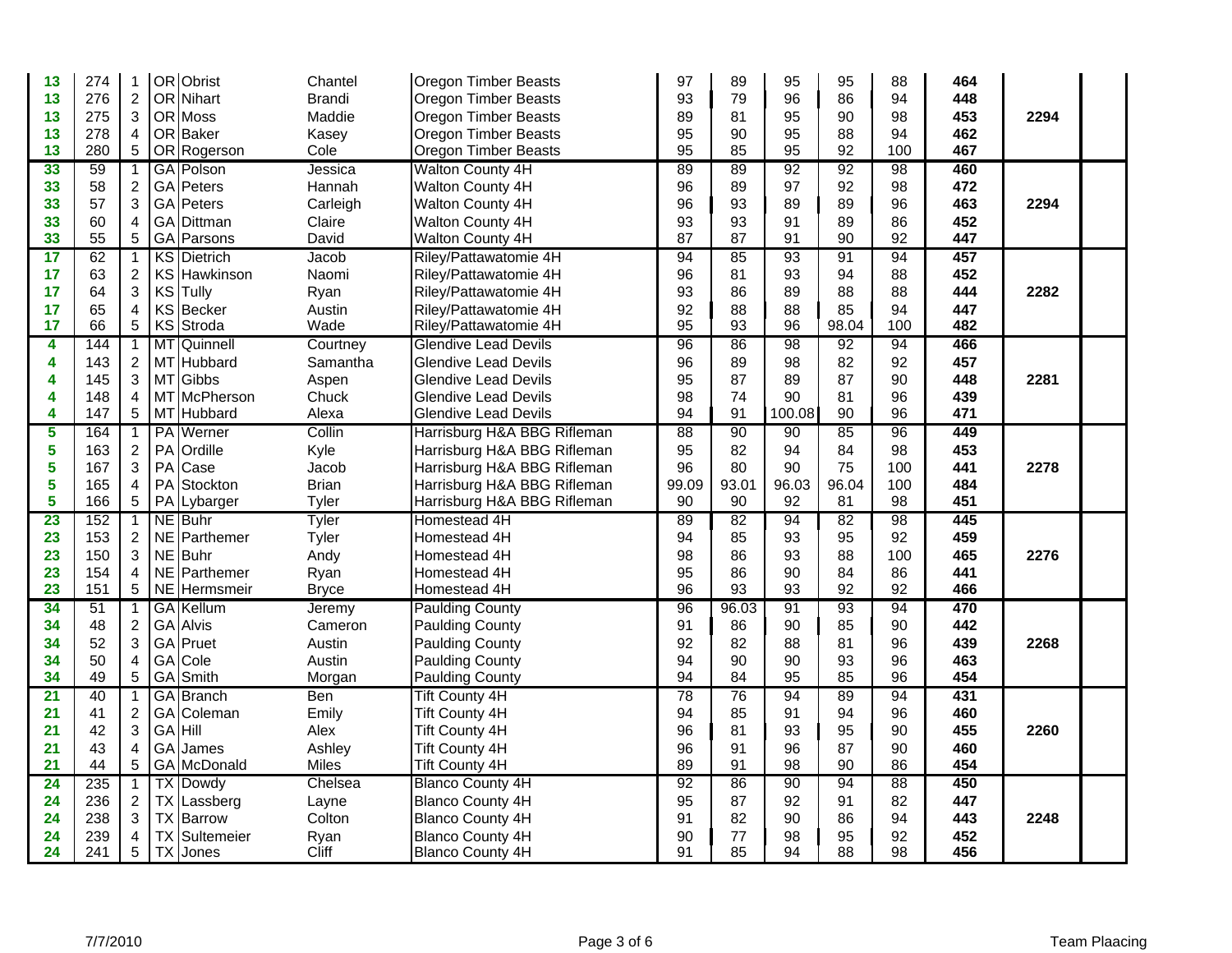| 32        | 243 |                | VA Pearce            | Alex          | Appoxmattox 4H             | 88              | 85              | 96 | 93 | 96              | 458 |      |  |
|-----------|-----|----------------|----------------------|---------------|----------------------------|-----------------|-----------------|----|----|-----------------|-----|------|--|
| 32        | 245 | $\overline{2}$ | VA Shumate           | Daniel        | Appoxmattox 4H             | 91              | 85              | 89 | 90 | 96              | 451 |      |  |
| 32        | 246 | 3              | VA Tillotson         | Hannah        | Appoxmattox 4H             | 81              | 81              | 85 | 82 | 90              | 419 | 2232 |  |
| 32        | 242 | 4              | VA Huband            | Colin         | Appoxmattox 4H             | 95              | 83              | 88 | 93 | 96              | 455 |      |  |
| 32        | 244 | 5 <sup>5</sup> | VA Baldwin           | Mallory       | Appoxmattox 4H             | 91              | 87              | 88 | 85 | 98              | 449 |      |  |
| <b>28</b> | 12  | $\mathbf{1}$   | <b>AR</b> Richardson | Jake          | Washington County 4H       | 94              | 91              | 87 | 86 | 90              | 448 |      |  |
| 28        | 13  | $\overline{a}$ | AR Seideman          | Keira         | Washington County 4H       | 94              | 81              | 91 | 87 | 88              | 441 |      |  |
| 28        | 14  | 3              | AR Hannah            | Sammie        | Washington County 4H       | 98              | 88              | 93 | 86 | 96              | 461 | 2205 |  |
| 28        | 16  | 4              | AR Secrist           | Felecia       | Washington County 4H       | 90              | 82              | 95 | 86 | 78              | 431 |      |  |
| 28        | 15  | 5              | AR Haegele           | <b>Brock</b>  | Washington County 4H       | 90              | 81              | 88 | 79 | 86              | 424 |      |  |
| 26        | 256 |                | VA Gray              | Matthew       | Amherst 4H                 | 92              | 79              | 89 | 88 | 98              | 446 |      |  |
| 26        | 255 | $\overline{c}$ | VA Englund           | Charlie       | Amherst 4H                 | 82              | 88              | 92 | 91 | 82              | 435 |      |  |
| 26        | 253 | 3              | VA Cash              | <b>Travis</b> | Amherst 4H                 | 89              | 85              | 94 | 94 | 86              | 448 | 2195 |  |
| 26        | 259 | 4              | VA Haskins           | Chase         | Amherst 4H                 | 89              | 82              | 94 | 89 | 92              | 446 |      |  |
| 26        | 258 | 5              | VA Hudson            | Hunter        | Amherst 4H                 | 91              | 72              | 89 | 80 | 88              | 420 |      |  |
| 22        | 268 | 1              | NE Long              | Wyatt         | Dead Eye Shooters          | 93              | 83              | 90 | 82 | 90              | 438 |      |  |
| 22        | 269 | $\overline{2}$ | NE Snyder            | Colton        | Dead Eye Shooters          | 83              | 88              | 86 | 91 | 90              | 438 |      |  |
| 22        | 271 | 3              | NE Winston           | Jaren         | Dead Eye Shooters          | 95              | 75              | 81 | 75 | 68              | 394 | 2190 |  |
| 22        | 270 | 4              | NE Snyder            | Madie         | Dead Eye Shooters          | 96              | 86              | 96 | 94 | 94              | 466 |      |  |
| 22        | 267 | 5 <sub>5</sub> | NE Long              | Bailey        | Dead Eye Shooters          | 93              | 89              | 95 | 91 | 86              | 454 |      |  |
| 10        | 83  |                | <b>KS</b> Gantz      | <b>Ben</b>    | Jefferson County 4H        | 83              | 90              | 89 | 85 | 76              | 423 |      |  |
| 10        | 87  | $\overline{2}$ | KS Pearson           | Jessica       | Jefferson County 4H        | 91              | 88              | 93 | 89 | 96              | 457 |      |  |
| 10        | 84  | 3              | KS Emery             | Jody          | Jefferson County 4H        | 89              | 66              | 88 | 86 | 86              | 415 | 2187 |  |
| 10        | 85  | 4              | KS Badgett           | Max           | Jefferson County 4H        | 91              | 87              | 94 | 83 | 90              | 445 |      |  |
| 10        | 88  | 5              | KS Swearngin         | Gavin         | Jefferson County 4H        | 97              | 76              | 93 | 87 | 94              | 447 |      |  |
| 27        | 93  | 1              | <b>KS</b> Hermesch   | J.R.          | Jackson/Nemaha Bullmasters | 83              | $\overline{77}$ | 83 | 83 | $\overline{88}$ | 414 |      |  |
| 27        | 90  | $\overline{a}$ | KS Coe               | Rachelle      | Jackson/Nemaha Bullmasters | 80              | 78              | 85 | 84 | 94              | 421 |      |  |
| 27        | 91  | 3              | KS Hastings          | Matthew       | Jackson/Nemaha Bullmasters | 96              | 78              | 97 | 87 | 94              | 452 | 2164 |  |
| 27        | 95  | 4              | KS Beauchamp         | Samantha      | Jackson/Nemaha Bullmasters | 80              | 81              | 90 | 83 | 84              | 418 |      |  |
| 27        | 92  | 5              | KS Zeller            | Cooper        | Jackson/Nemaha Bullmasters | 92              | 92              | 94 | 85 | 96              | 459 |      |  |
| 8         | 170 | $\mathbf{1}$   | <b>SC</b> Cummings   | lan           | <b>Anderson Aces</b>       | $\overline{88}$ | 87              | 94 | 92 | 98              | 459 |      |  |
| 8         | 171 | $\overline{2}$ | SC Cummings          | Ray           | <b>Anderson Aces</b>       | 88              | 72              | 90 | 87 | 88              | 425 |      |  |
| 8         | 174 | 3              | SC Cutlip            | Caleb         | <b>Anderson Aces</b>       | 90              | 74              | 89 | 75 | 88              | 416 | 2152 |  |
| 8         | 173 | 4              | SC Willey            | Jake          | <b>Anderson Aces</b>       | 92              | 81              | 89 | 82 | 72              | 416 |      |  |
| 8         | 172 | 5              | SC Burdette          | Jonathan      | Anderson Aces              | 92              | 72              | 91 | 91 | 90              | 436 |      |  |
| 29        | 248 |                | VA McCann            | Michael       | Nottoway Regional          | 94              | 95.03           | 96 | 84 | 90              | 459 |      |  |
| 29        | 249 | 2              | VA Coleman           | Royce         | Nottoway Regional          | 94              | 89              | 93 | 91 | 90              | 457 |      |  |
| 29        | 250 | 3              | VA Leslie            | Hunter        | Nottoway Regional          | 94              | 79              | 89 | 91 | 90              | 443 | 2147 |  |
| 29        | 251 | 4              | VA Leslie            | Russell       | Nottoway Regional          | 95              | 66              | 90 | 79 | 80              | 410 |      |  |
| 29        | 252 | 5              | VA Trammell          | Jonathan      | Nottoway Regional          | 81              | 70              | 73 | 68 | 86              | 378 |      |  |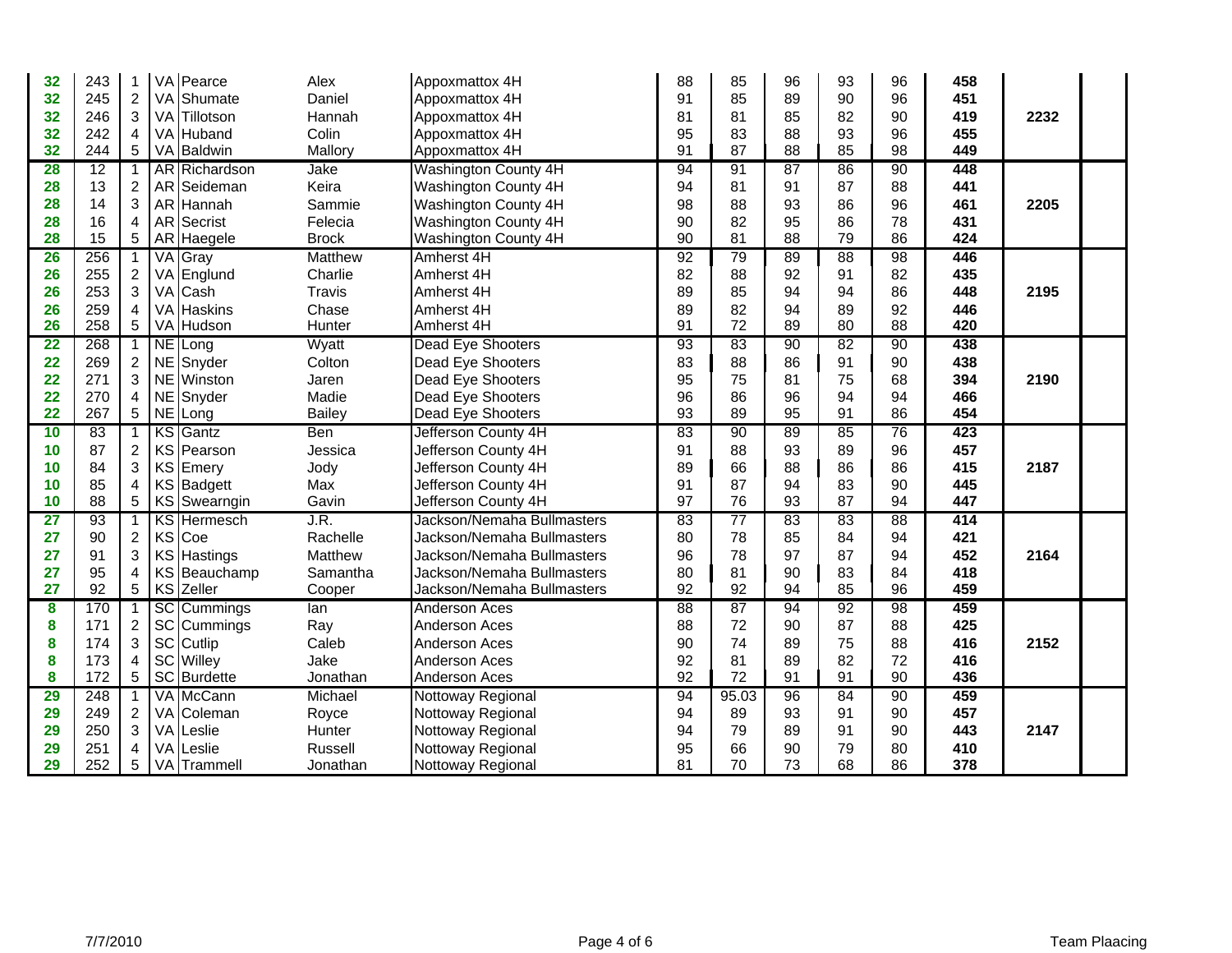| 7              | 6                |                |           | AL Richardson        | Alicia           | Shelby Co. Shooting Sports Assc.                     | 92       | 89       | 92              | 87       | 88              | 448        |      |  |
|----------------|------------------|----------------|-----------|----------------------|------------------|------------------------------------------------------|----------|----------|-----------------|----------|-----------------|------------|------|--|
| $\overline{7}$ | $\overline{7}$   | $\overline{c}$ | <b>AL</b> | Potts                | Alex             | Shelby Co. Shooting Sports Assc.                     | 95       | 69       | 93              | 75       | 72              | 404        |      |  |
| $\overline{7}$ | 8                | 3              | <b>AL</b> | Watson               | Grant            | Shelby Co. Shooting Sports Assc.                     | 94       | 86       | 92              | 88       | 82              | 442        | 2133 |  |
| 7              | 9                | 4              | <b>AL</b> | Cain                 | Gage             | Shelby Co. Shooting Sports Assc.                     | 91       | 84       | 85              | 83       | 70              | 413        |      |  |
| $\overline{7}$ | 10               | 5              |           | AL Shroyer           | Sam              | Shelby Co. Shooting Sports Assc.                     | 75       | 85       | 91              | 85       | 90              | 426        |      |  |
| 37             | $\overline{213}$ | $\mathbf 1$    |           | <b>TN</b> Brown      | Edward           | <b>Livingston JC Pioneers</b>                        | 92       | 80       | 86              | 78       | $\overline{88}$ | 424        |      |  |
| 37             | 216              | $\overline{c}$ |           | <b>TN</b> Mendenhall | Jeremiah         | Livingston JC Pioneers                               | 84       | 59       | 89              | 84       | 74              | 390        |      |  |
| 37             | 215              | 3              |           | <b>TN</b> Mendenhall | Rachel           | Livingston JC Pioneers                               | 91       | 73       | 87              | 88       | 88              | 427        | 2109 |  |
| 37             | 211              | 4              |           | <b>TN</b> Brown      | Ben              | Livingston JC Pioneers                               | 93       | 89       | 93              | 86       | 88              | 449        |      |  |
| 37             | 212              | 5              |           | TN Rogers            | Susannah         | Livingston JC Pioneers                               | 88       | 80       | 87              | 84       | 80              | 419        |      |  |
| 43             | $\overline{1}$   |                |           | <b>TN</b> Carpenter  | <b>Brandon</b>   | Montgomery Bell Academy                              | 97       | 79       | 90              | 79       | 92              | 437        |      |  |
| 43             | $\sqrt{2}$       | $\overline{c}$ |           | <b>TN</b> Dupuis     | Andrew           | Montgomery Bell Academy                              | 92       | 83       | 85              | 82       | 96              | 438        |      |  |
| 43             | 3                | 3              |           | TN Ingram            | Henry            | Montgomery Bell Academy                              | 85       | 75       | 87              | 75       | 86              | 408        | 2095 |  |
| 43             | 4                | 4              |           | <b>TN</b> McDowell   | Alec             | Montgomery Bell Academy                              | 87       | 51       | 85              | 77       | 96              | 396        |      |  |
| 43             | 5                | 5              |           | TN Pugh              | Jordan           | Montgomery Bell Academy                              | 90       | 67       | 89              | 80       | 90              | 416        |      |  |
| 41             | 181              | 1              |           | <b>SC</b> Arnold     | Isaac            | Carolina Sharpshooters                               | 86       | 81       | $\overline{71}$ | 82       | 92              | 412        |      |  |
| 41             | 178              | $\overline{2}$ |           | SC Leap              | Sam              | Carolina Sharpshooters                               | 94       | 74       | 90              | 77       | 80              | 415        |      |  |
| 41             | 182              | 3              |           | SC Arnold            | Benjamin         | Carolina Sharpshooters                               | 89       | 61       | 78              | 49       | 94              | 371        | 2084 |  |
| 41             | 177              | $\overline{4}$ |           | SC Pruitt            | Andrew           | Carolina Sharpshooters                               | 94       | 88       | 92              | 92       | 86              | 452        |      |  |
| 41             | 180              | 5              |           | SC Arnold            | Josh             | Carolina Sharpshooters                               | 94       | 80       | 86              | 86       | 88              | 434        |      |  |
| 3              | 263              |                |           | WI Doudna            | <b>Marcus</b>    | <b>Richland Area Jaycees</b>                         | 95       | 85       | 83              | 81       | 98              | 442        |      |  |
|                |                  |                |           |                      |                  |                                                      |          |          |                 |          |                 |            |      |  |
| 3              | 262              | $\overline{c}$ |           | WI Doudna            | Bethany          | <b>Richland Area Jaycees</b>                         | 80       | 77       | 84              | 82       | 80              | 403        |      |  |
| 3              | 260              | 3              |           | WI Cooper            | Madison          | <b>Richland Area Jaycees</b>                         | 84       | 76       | 86              | 67       | 84              | 397        | 2074 |  |
| 3              | 265              | 4              |           | WI Gilbertson        | Alex             | <b>Richland Area Jaycees</b>                         | 91       | 74       | 89              | 80       | 86              | 420        |      |  |
| 3              | 261              | 5              |           | WI Cooper            | Ryley            | Richland Area Jaycees                                | 84       | 79       | 87              | 70       | 92              | 412        |      |  |
| 12             | 98               |                |           | LA Smith             | Zachary          | Calcasieu 4H                                         | 81       | 85       | $\overline{82}$ | 78       | 84              | 410        |      |  |
| 12             | 100              | $\overline{c}$ | LA        | Terrell              | Austin           | Calcasieu 4H                                         | 71       | 72       | 85              | 87       | 82              | 397        |      |  |
| 12             | 97               | 3              | LA        | Smith                | Kristen          | Calcasieu 4H                                         | 91       | 83       | 91              | 91       | 90              | 446        | 2074 |  |
| 12             | 99               | $\overline{4}$ | LA        | Smith                | Marley           | Calcasieu 4H                                         | 87       | 75       | 87              | 77       | 84              | 410        |      |  |
| 12             | 101              | 5              |           | LA Hawkins           | Jared            | Calcasieu 4H                                         | 56       | 90       | 89              | 84       | 92              | 411        |      |  |
| 39             | 116              | 1              |           | <b>MN</b> Wurm       | Greg             | <b>Buffalo Maroon</b>                                | 95       | 82       | 83              | 87       | 86              | 433        |      |  |
| 39             | 117              | $\overline{a}$ |           | MN Pappenfus         | Autumn           | <b>Buffalo Maroon</b>                                | 90       | 76       | 90              | 75       | 86              | 417        |      |  |
| 39             | 118              | 3              |           | MN Hackworth         | Jazmine          | <b>Buffalo Maroon</b>                                | 92       | 76       | 89              | 81       | 82              | 420        | 2059 |  |
| 39             | 119              | 4              |           | <b>MN</b> Pappenfus  | lan              | <b>Buffalo Maroon</b>                                | 84       | 73       | 79              | 74       | 82              | 392        |      |  |
| 39             | 120              | 5              |           | MN Koppendrayer      | Jacob            | <b>Buffalo Maroon</b>                                | 82       | 70       | 78              | 85       | 82              | 397        |      |  |
| 15             | 76               |                |           | <b>KS</b> Christian  | Amber            | Flint Hills Jr. Shooters                             | 89       | 79       | 87              | 83       | 82              | 420        |      |  |
| 15             | 77               | $\overline{a}$ |           | <b>KS</b> VanMeter   | Clayton          | Flint Hills Jr. Shooters                             | 85       | 74       | 79              | 85       | 74              | 397        |      |  |
| 15             | 78               | 3              |           | KS McDaniel          | Abbie            | Flint Hills Jr. Shooters                             | 90       | 78       | 86              | 86       | 80              | 420        | 2044 |  |
| 15<br>15       | 79<br>80         | 4<br>5         |           | KS Coon<br>KS Maike  | Nathan<br>Hunter | Flint Hills Jr. Shooters<br>Flint Hills Jr. Shooters | 88<br>83 | 68<br>56 | 86<br>88        | 80<br>84 | 82<br>92        | 404<br>403 |      |  |